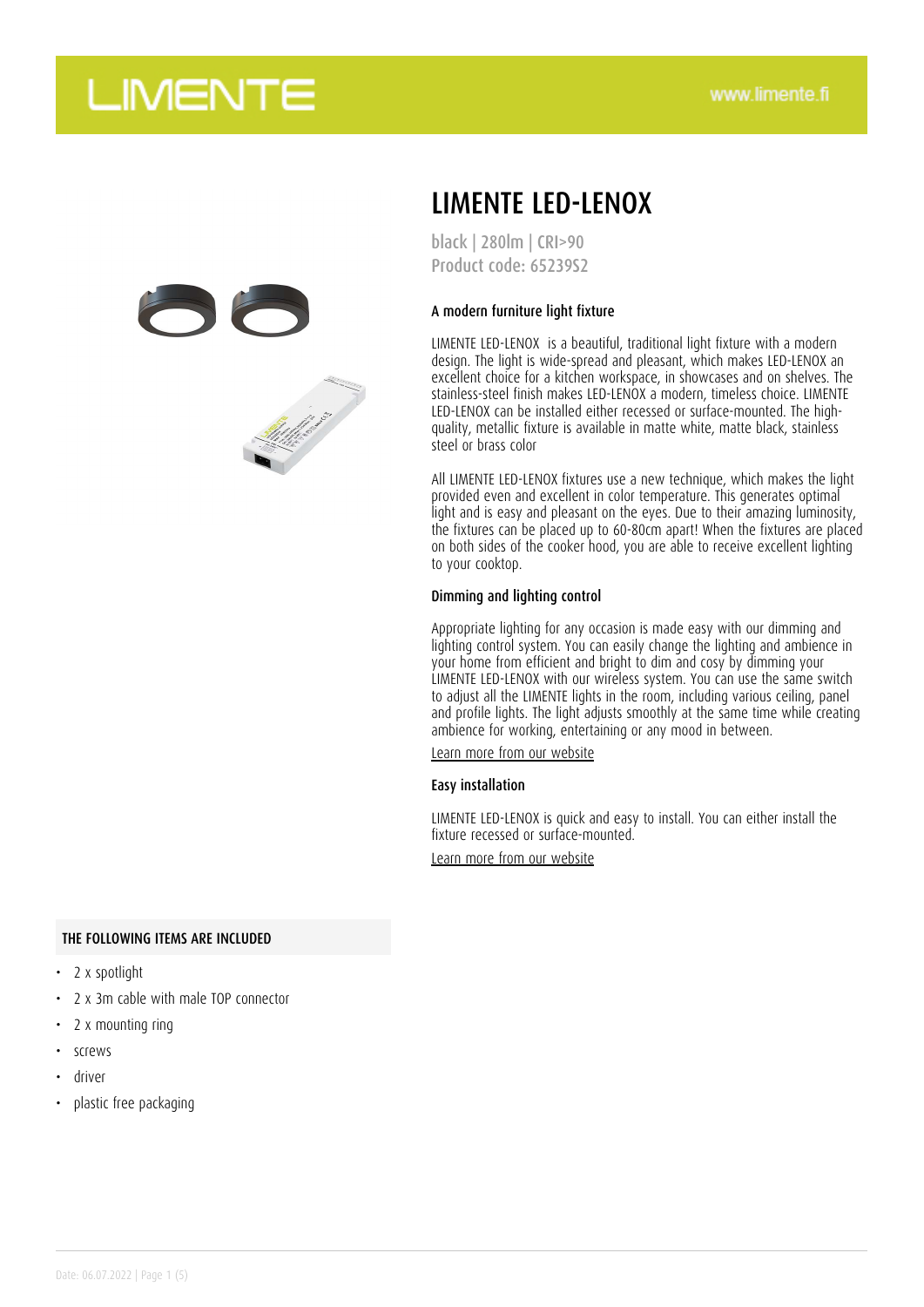## LENOX 2X4W BL SPOTLIGHT

#### OVERVIEW

| <b>PRODUCT CODE</b> | 6523952                            |
|---------------------|------------------------------------|
| <b>GTIN-CODE</b>    | 6438400004351                      |
| ELECTRICAL NUMBER   | 4139889                            |
| ETIM GENERAL NAME   | <b>Furniture luminaire</b>         |
| ETIM CLASS          | Downlight/spot/floodlight EC001744 |
| ETIM GROUP          | 41 Domestic light fittings         |
| <b>COLOUR</b>       | Black                              |
| <b>LAMP TYPE</b>    | LED                                |

### SPECIFICATIONS

| <b>PRODUCT DIMENSIONS</b>                | $64.0 \times 64.0 \times 15.5$                                               |
|------------------------------------------|------------------------------------------------------------------------------|
| <b>MOUNTING METHOD</b>                   | Surface mounted/recessed mounted                                             |
| <b>COLOUR TEMPERATURE</b>                | 4000 K                                                                       |
| <b>COLOUR RENDERING INDEX CRI</b>        | > 90                                                                         |
| <b>RATED LIFE TIME</b>                   | 35.000h (L80B10)                                                             |
| <b>ENERGY EFFICIENCY CLASS</b>           |                                                                              |
| <b>LUMINOUS FLUX</b>                     | $2 \times 280$ m                                                             |
| <b>EFFICIENCY</b>                        | $70 \, \text{Im}/\text{W}$                                                   |
| <b>VOLTAGE</b>                           | 24 V DC                                                                      |
| <b>INGRESS PROTECTION CODE</b>           | IP44/IP20                                                                    |
| NUMBER OF LEDS/M                         |                                                                              |
| <b>INPUT POWER</b>                       | 2 x 4 W                                                                      |
| <b>NUMBER OF SWITCHING CYCLES</b>        | > 50000                                                                      |
| AMBIENT TEMPERATURE RANGE                | $-20^{\circ}$ C $-50^{\circ}$ C                                              |
| <b>INPUT POWER CONNECTOR</b>             |                                                                              |
| <b>WARRANTY PERIOD (MONTHS)</b>          | 24                                                                           |
| <b>ADDITIONAL COVER (MONTHS)</b>         | 36                                                                           |
| <b>INSTALLATION AND OPERATING MANUAL</b> | https://www.limente.fi/Images/productpics/instructions/limente_led-lenox.pdf |
|                                          |                                                                              |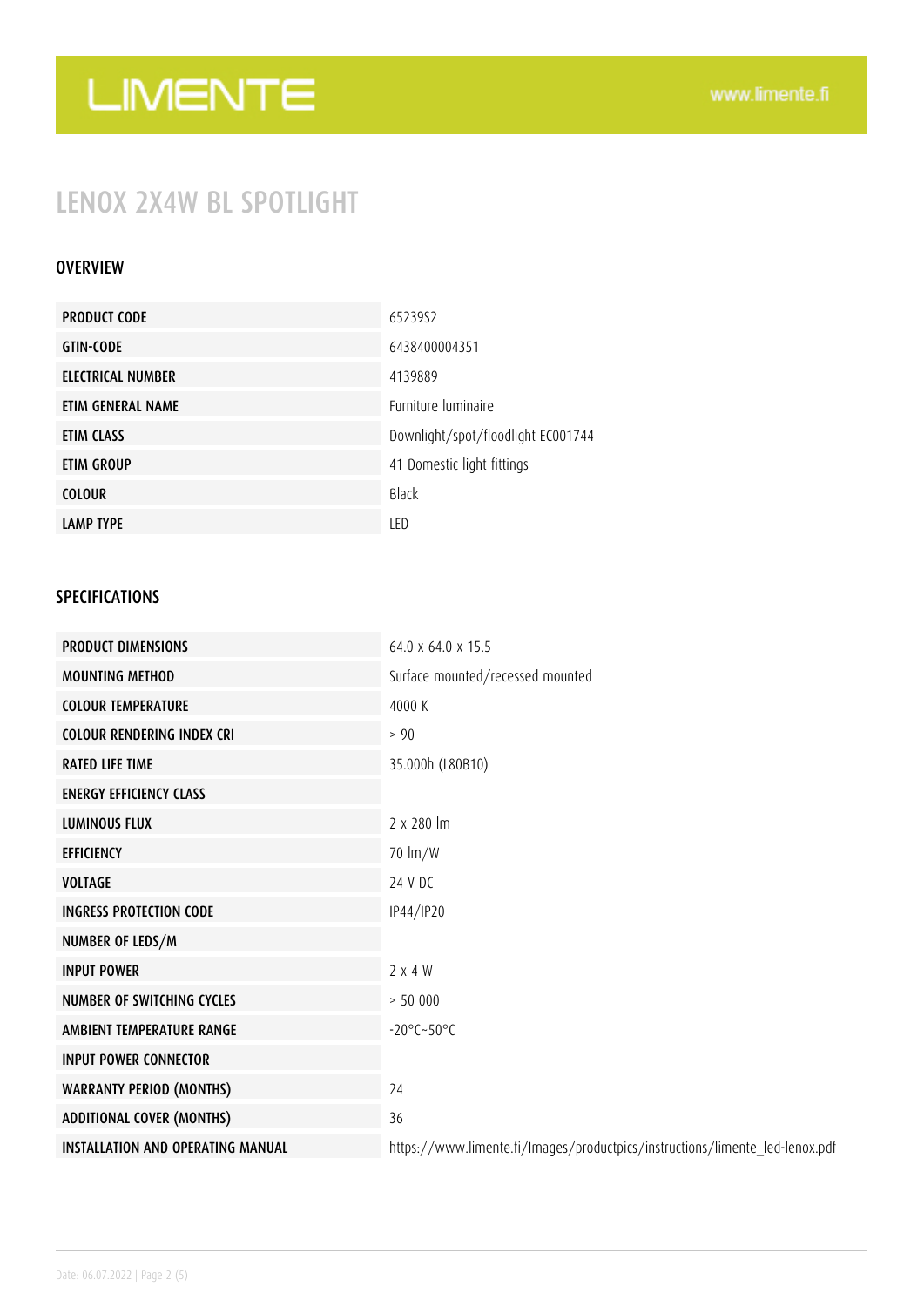### LENOX 2X4W BL SPOTLIGHT

### RECOMMENDED ACCESSORIES

| <b>PRODUCT CODE</b> | <b>PRODUCT</b>                                        |
|---------------------|-------------------------------------------------------|
| 640451              | SMART 451, WIRELESS LIGHTING CONTROL KIT, 24 V        |
| 640420              | SMART 420, WIRELESS LIGHT CONTROL                     |
| 640421              | SMART 421, WIRELESS LIGHT CONTROL                     |
| 640422              | SMART 422, WIRELESS LIGHT CONTROL                     |
| 640424              | SMART 422, WIRELESS LIGHT CONTROL                     |
| 640350              | SMART 350 SET, WIRELESS LIGHT CONTROL, REMOTE CONTROL |
| 640351              | SMART 351, WIRELESS LIGHT CONTROL                     |
| 640352              | SMART 352, WIRELESS LIGHT CONTROL                     |
| 640425              | SMART 425, WIRELESS LIGHT CONTROL                     |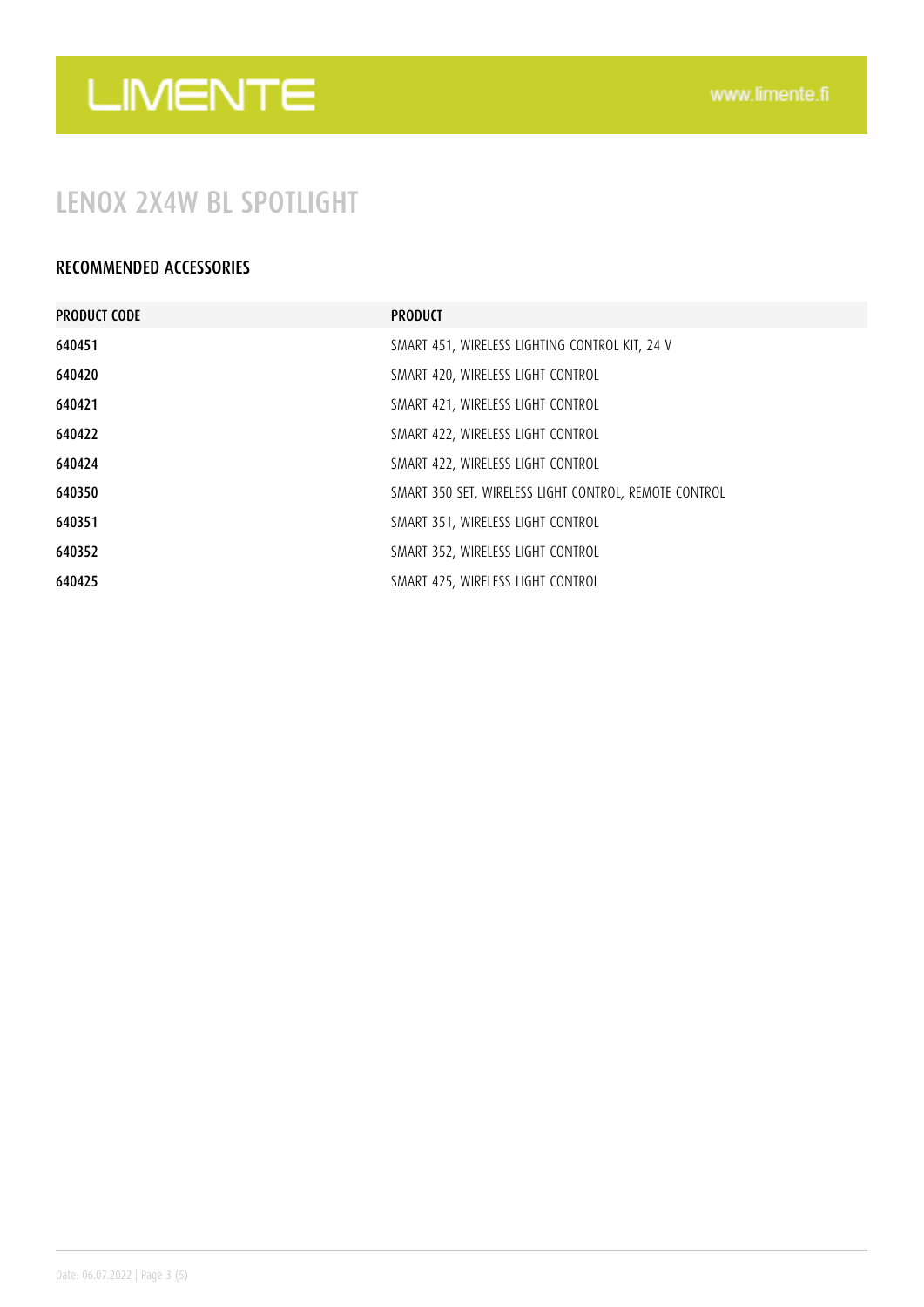### LENOX 2X4W BL SPOTLIGHT